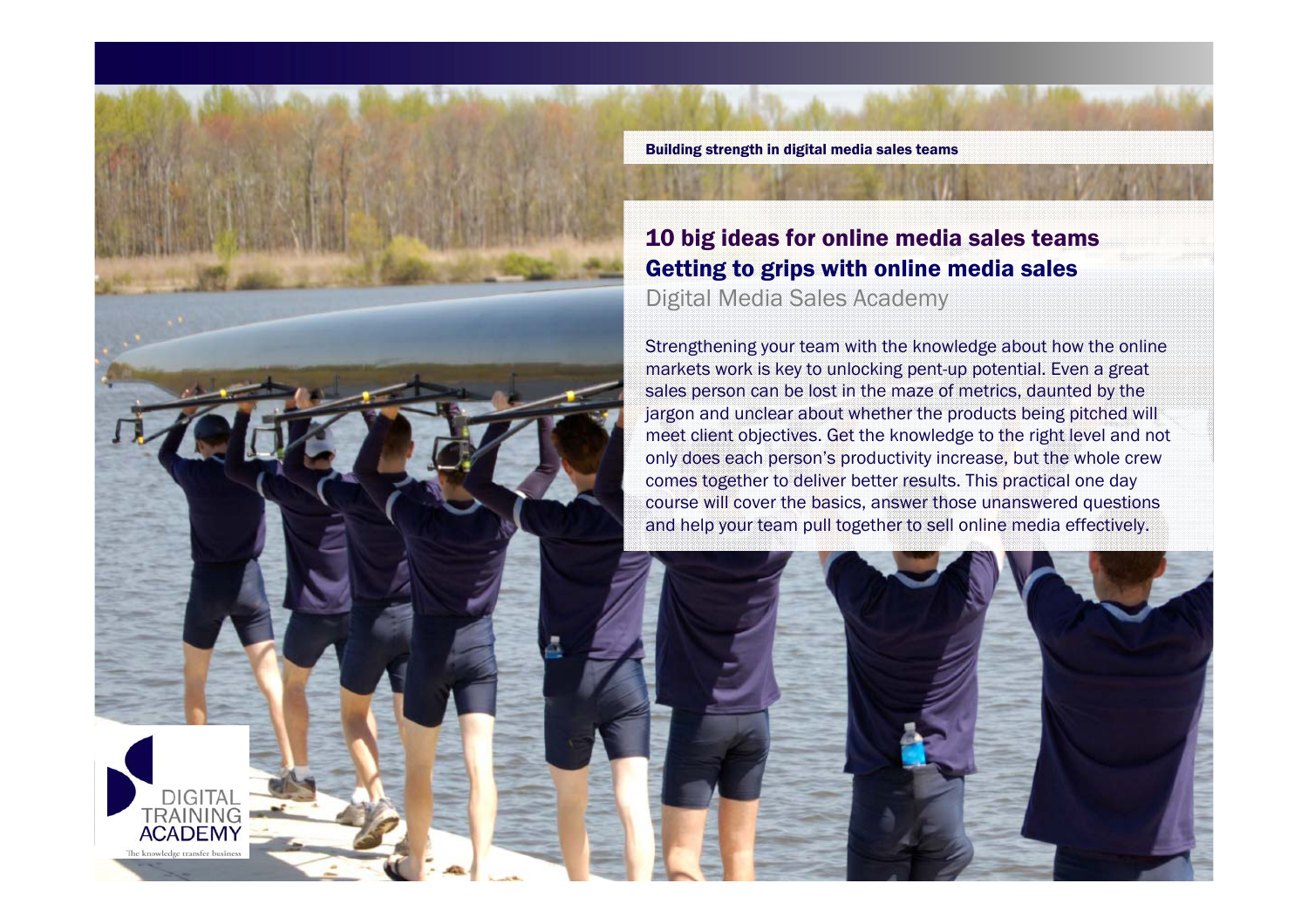# Building stronger online sales teams

The Digital Media Sales Academy **Danny@DigitalTrainingAcademy.com**

40,004

 $40,005$ 

39,999

DIGITA **TRAINING ACADEM** 

**© 2006 Digital Strategy Consulting & Partners. All rights reserved.**

40,006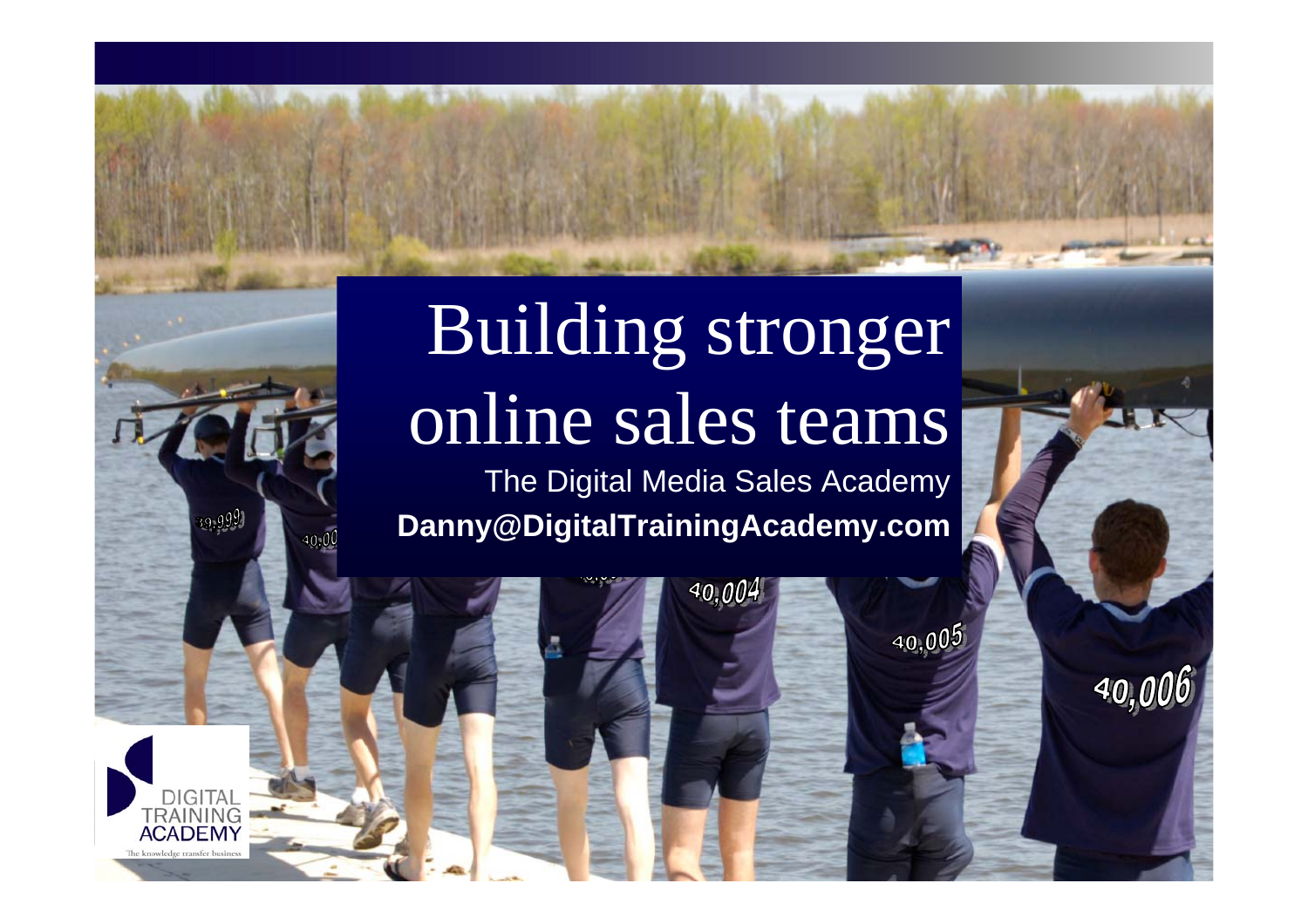





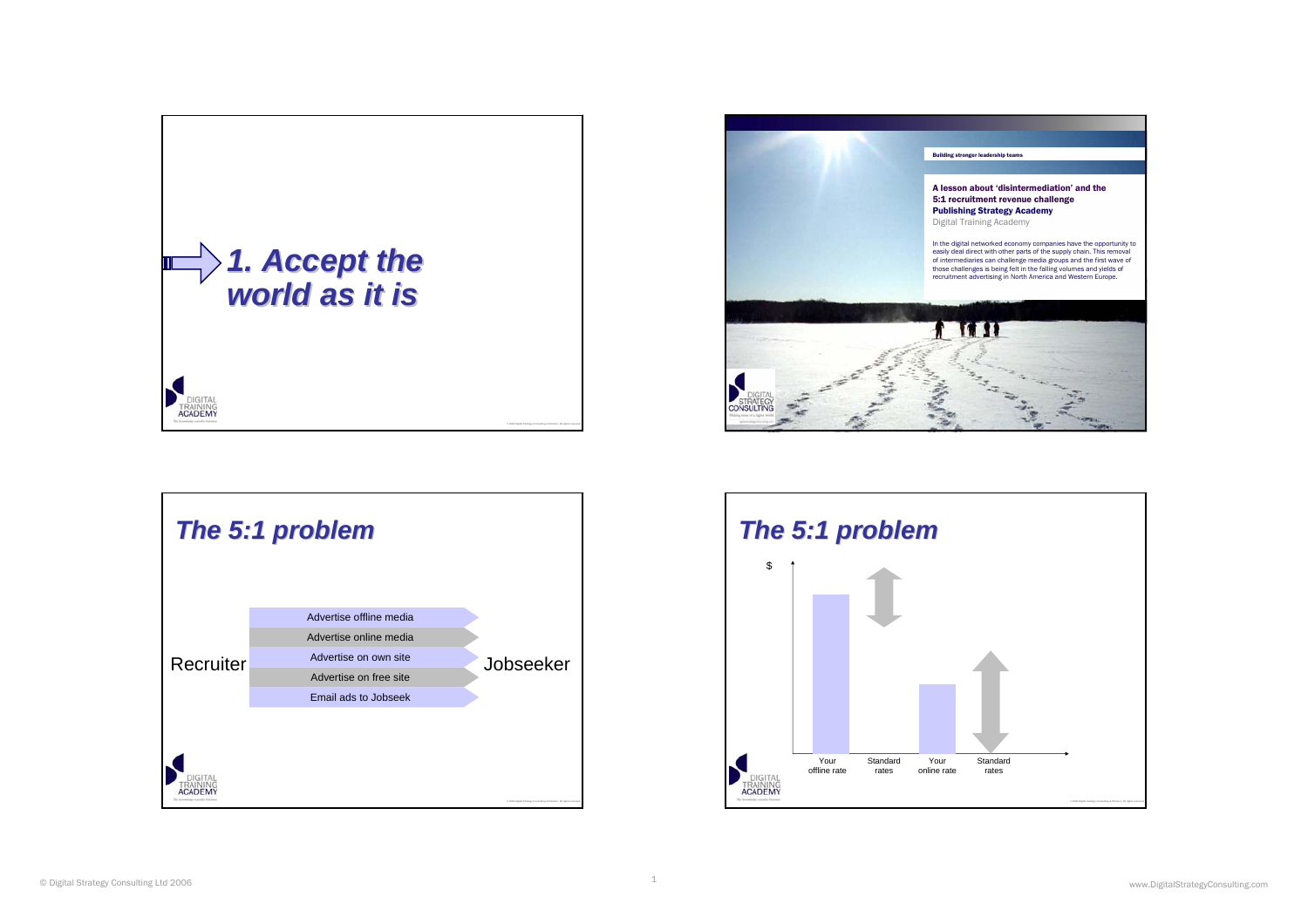





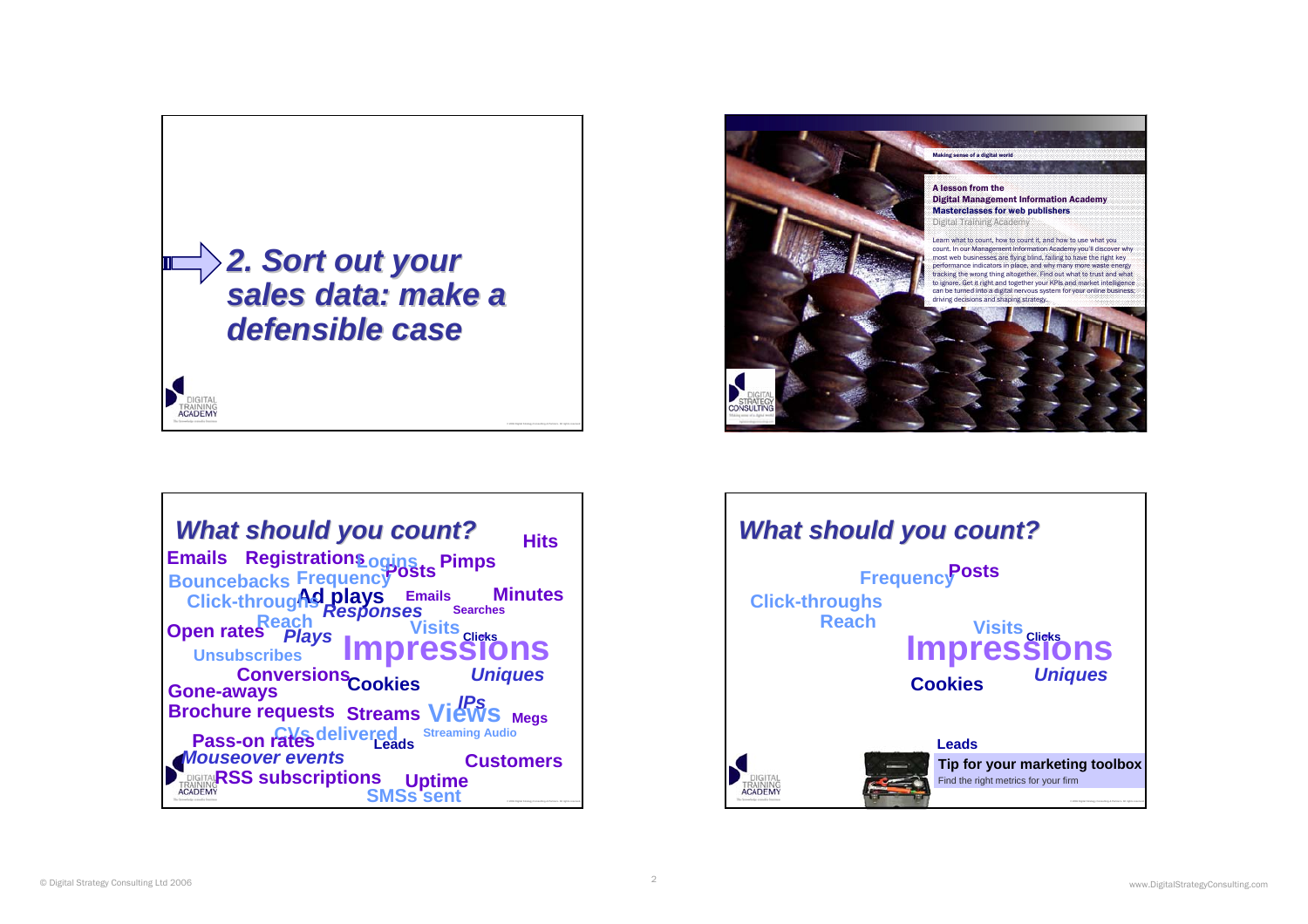

**Digital Strategy's 5 Ps of traffic…**

- **People (unique users)**
- **Pages (impressions)**

**ACADEMY** 

- **Persistence (stickiness / duration of visit)**
- **Pulling power (repeat visits)**
- **Passion (intensity of their activity)**



## *…but some sales execs told us: but some sales execs told us:*

- **'I didn't know the number'**
- **'I didn't get it right'**

**TRAINING**<br>**ACADEMY** 

- **'I knew the number but not the metric'**
- **'My real numbers were too small'**
- **'I just don't understand what it means'**

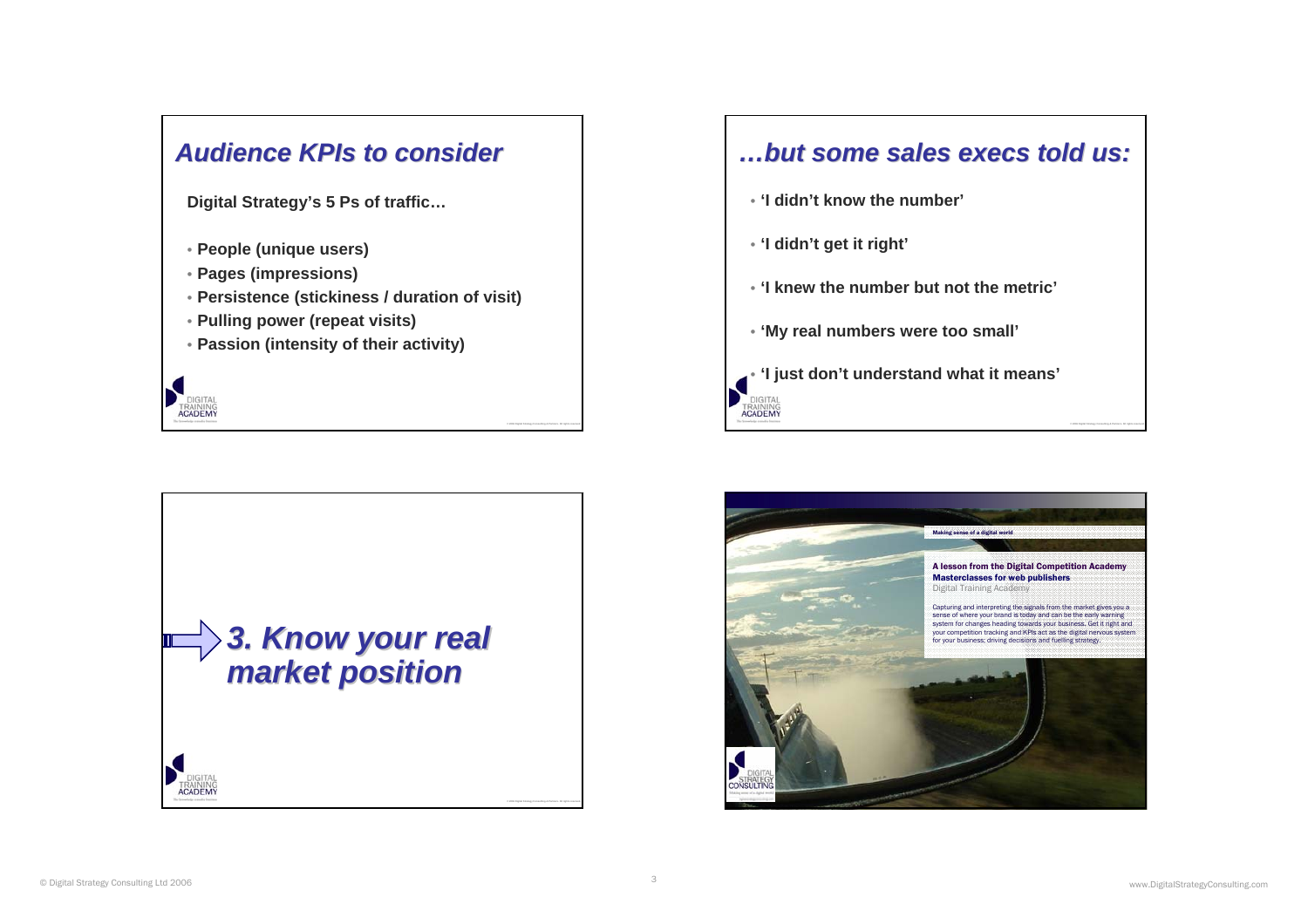





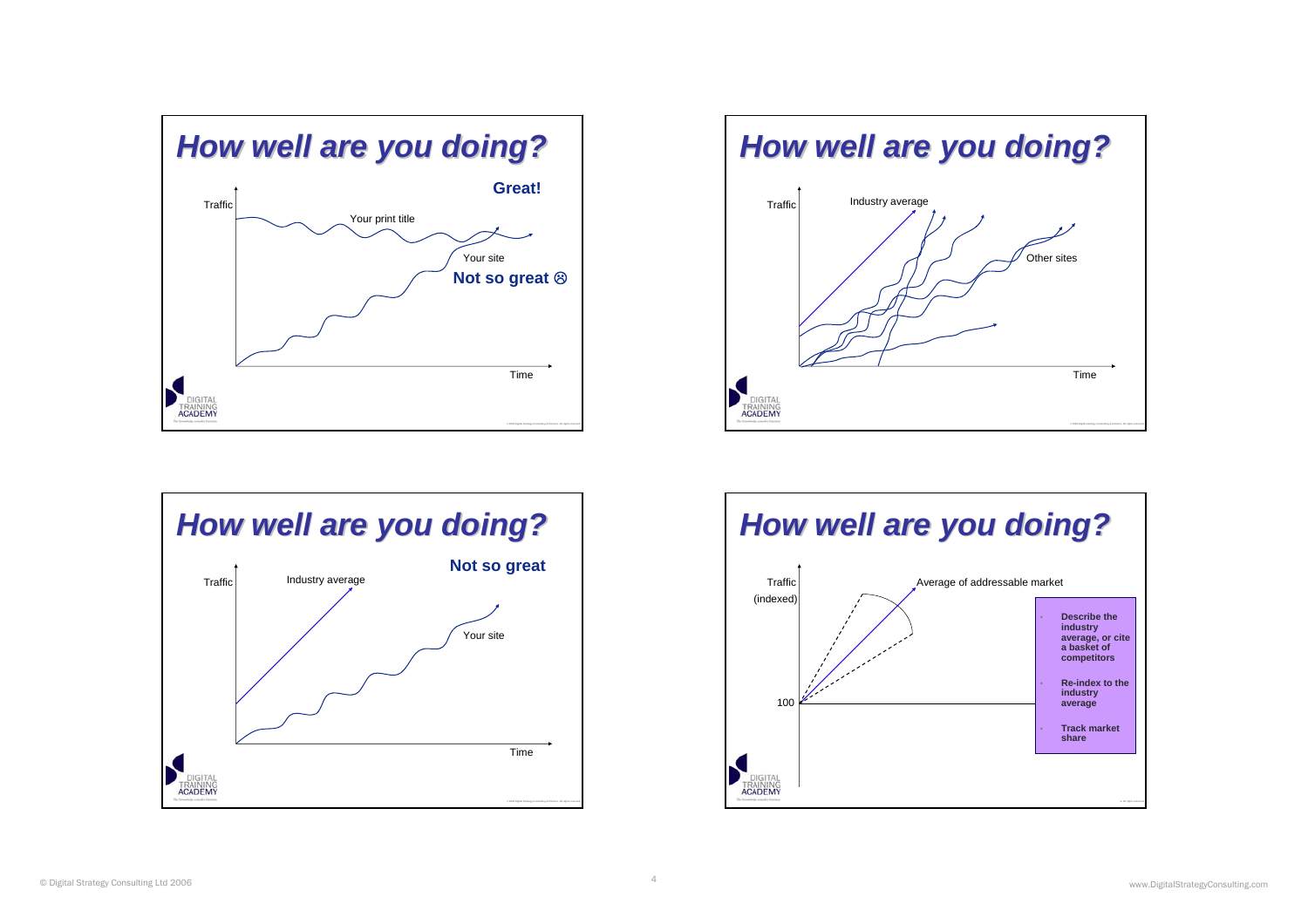





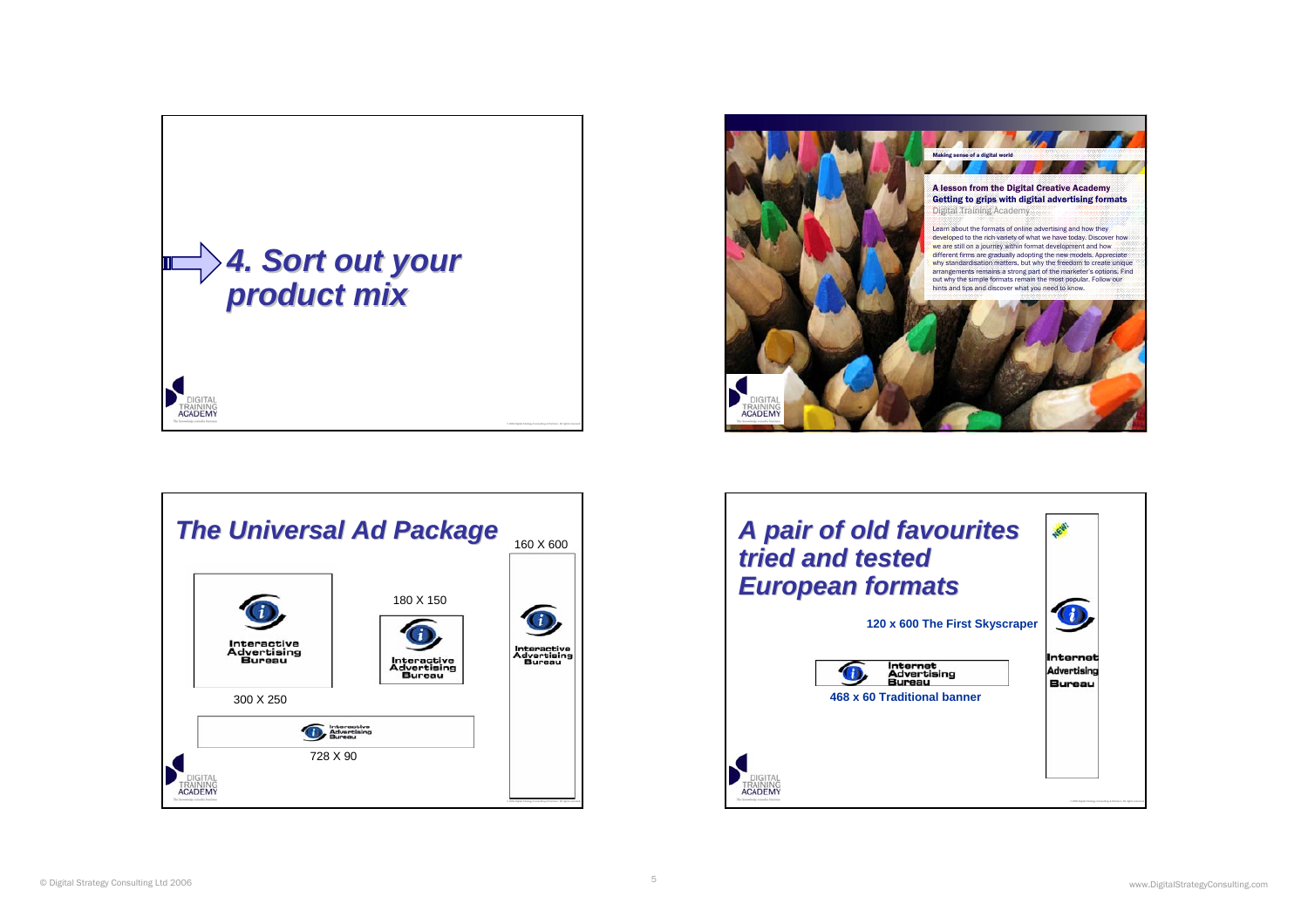### *Make your.. Make your..*

- **Formats large**
- **Pages uncluttered**
- **Choices simple**

DIGITA

**TRAINING**<br>**ACADEMY** 

**And teach your sales teams so they truly understand the product mix**





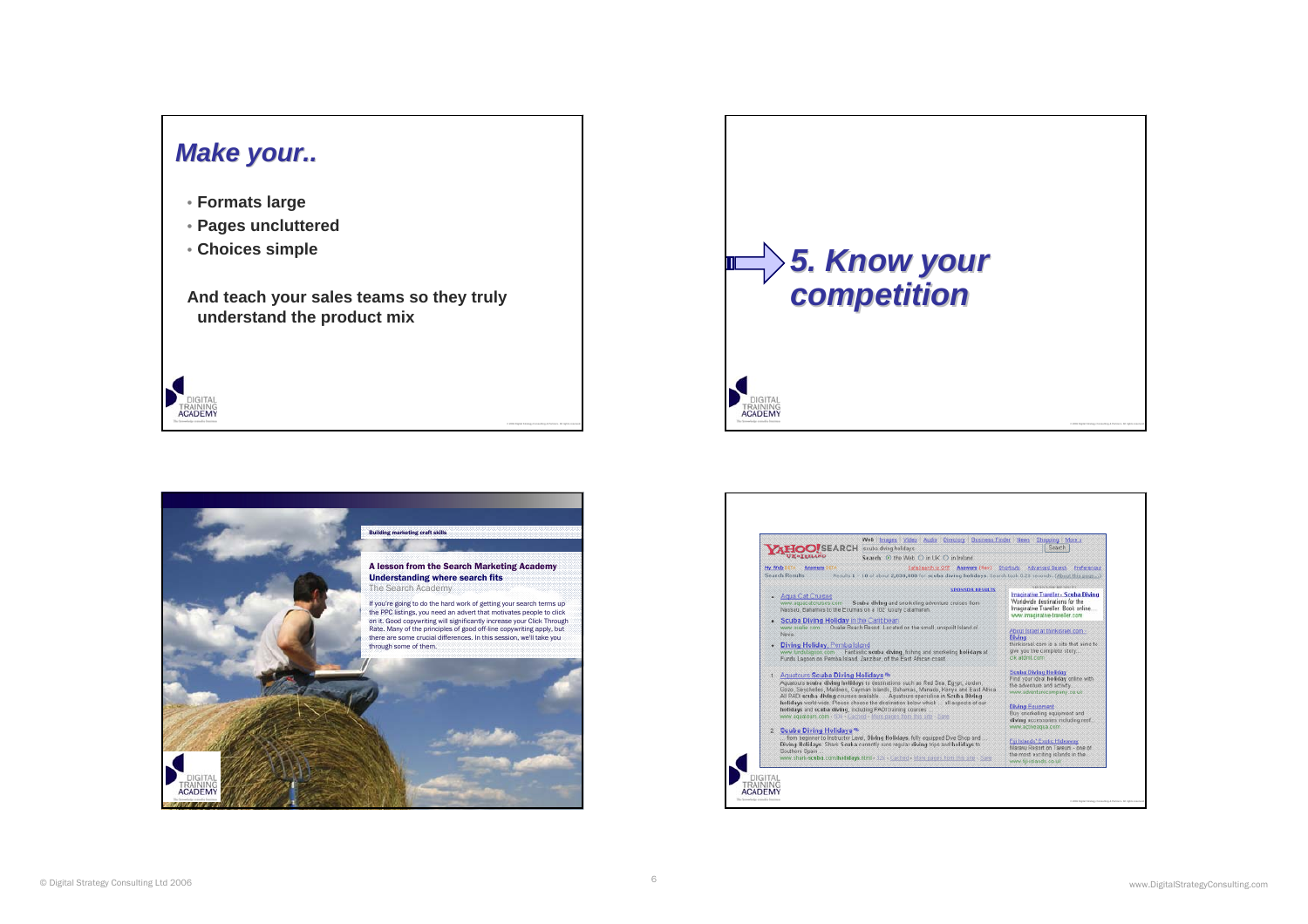





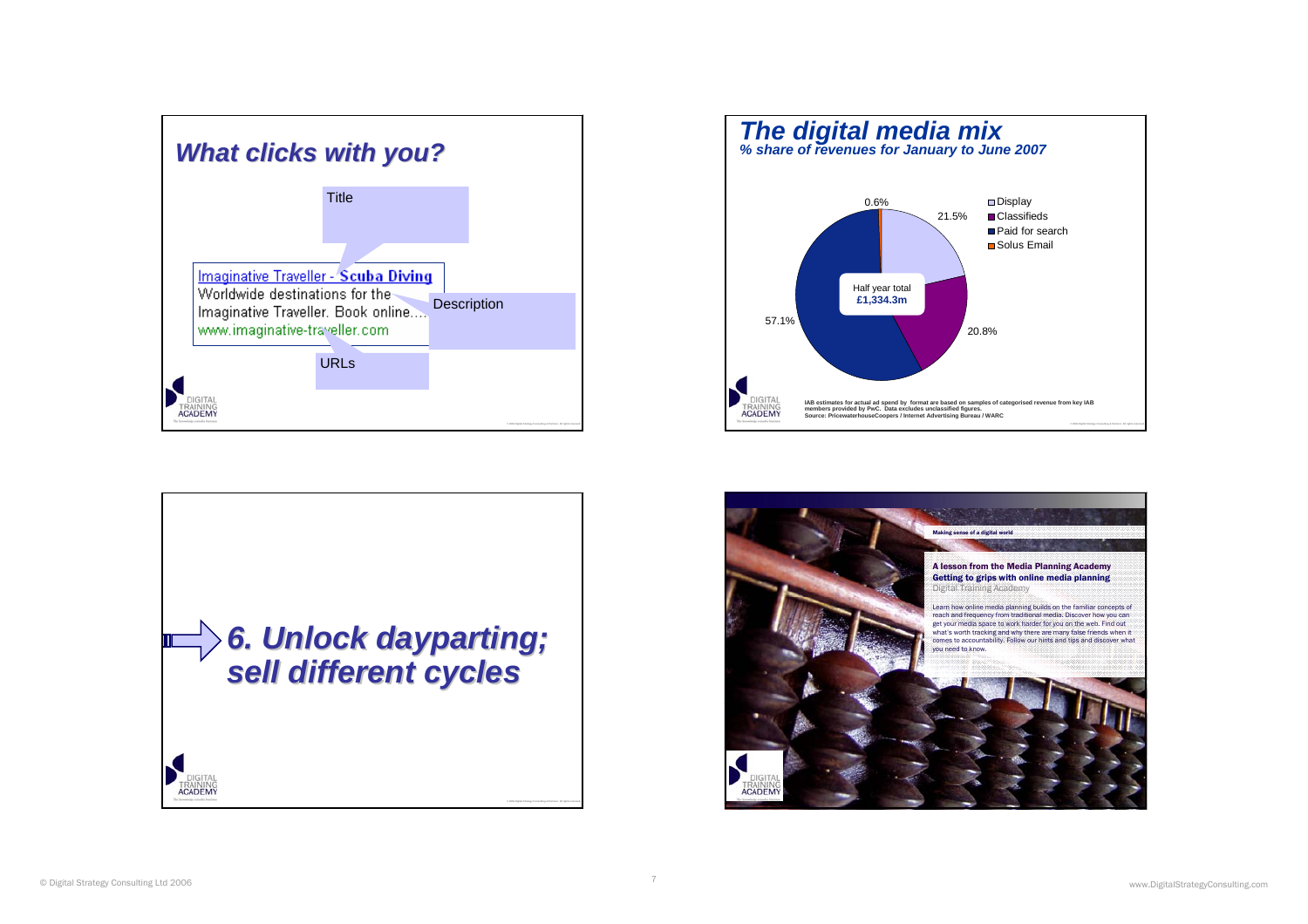





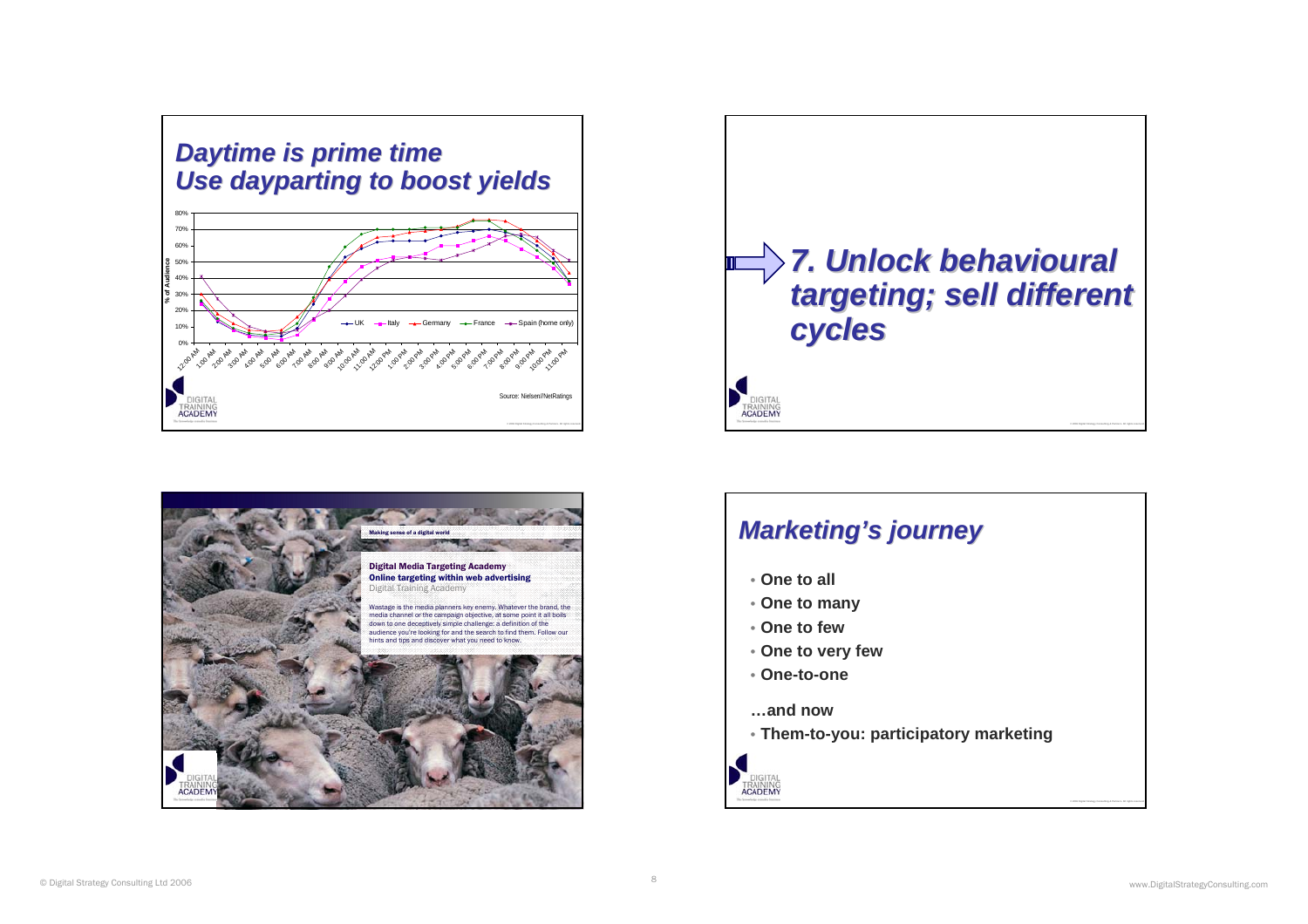





- **Raise average CPMs**
- **Reach new advertisers**
- **Gain more knowledge about readers**



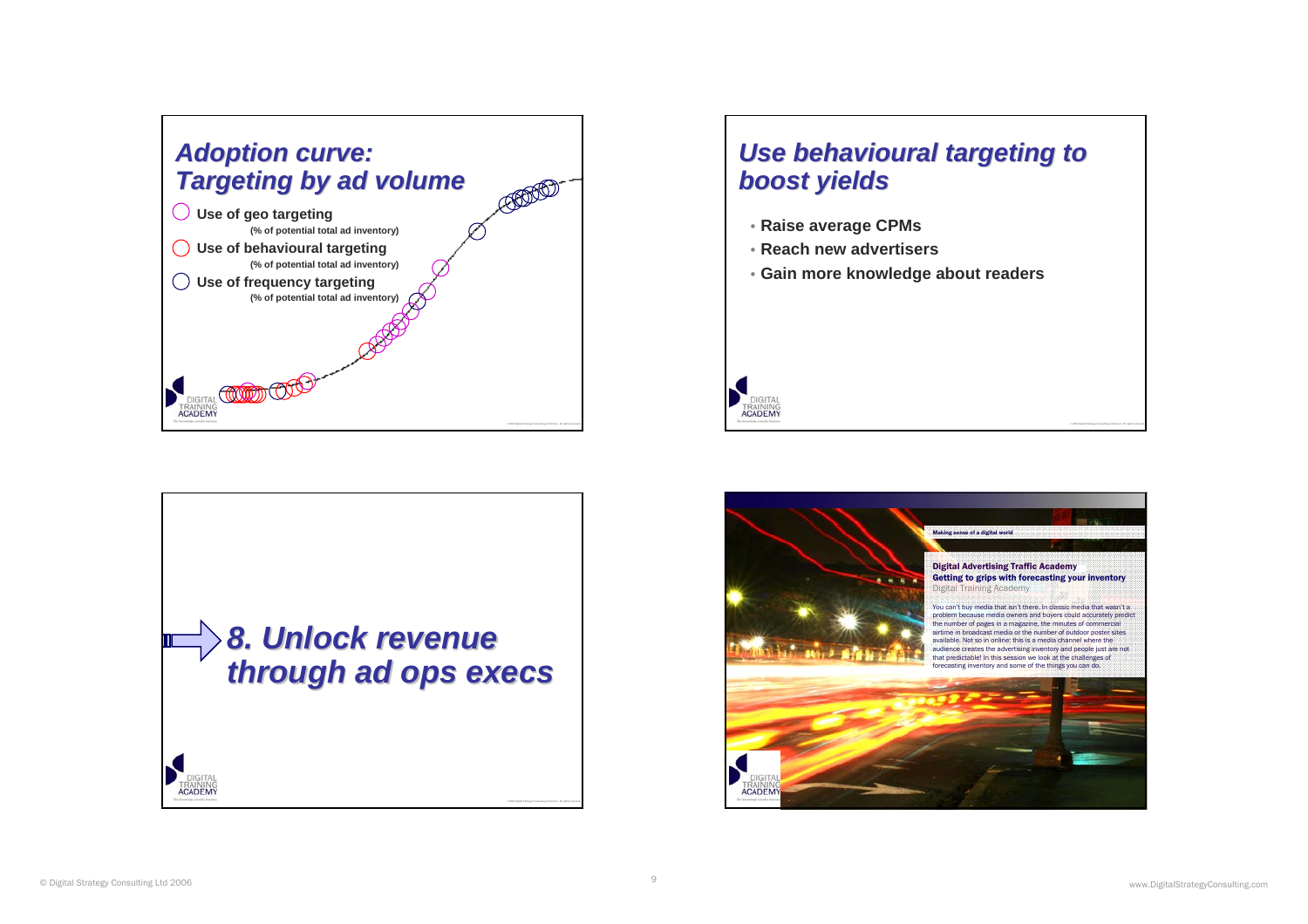### *Forecasting: many the benefits Forecasting: many the benefits*

#### • **Short term**Availability for your current campaigns

#### •**Medium term**

 Anticipating bottlenecks and cold zones Tactical revenue maximisationRevenue forecasting

#### •**Longer term**

**TRAINING**<br>**ACADEMY** 

Understanding how supply and demand should influence price Anticipating human or systems resource needs in your team Strategic revenue maximisation Influencing product or content strategy





# *The future of The future of magazines magazines*

**Richard Eyre, media pluralist**



**"The real risk for media groups is that a disruptive new element brings people together better than a newsstand brand does.**

**I don't say that magazines are doomed but I do think that the jury's out on whether they migrate online, and its only the ones that migrate online effectively and create those communities and manage those communities well that will survive."**



**Nov 2006**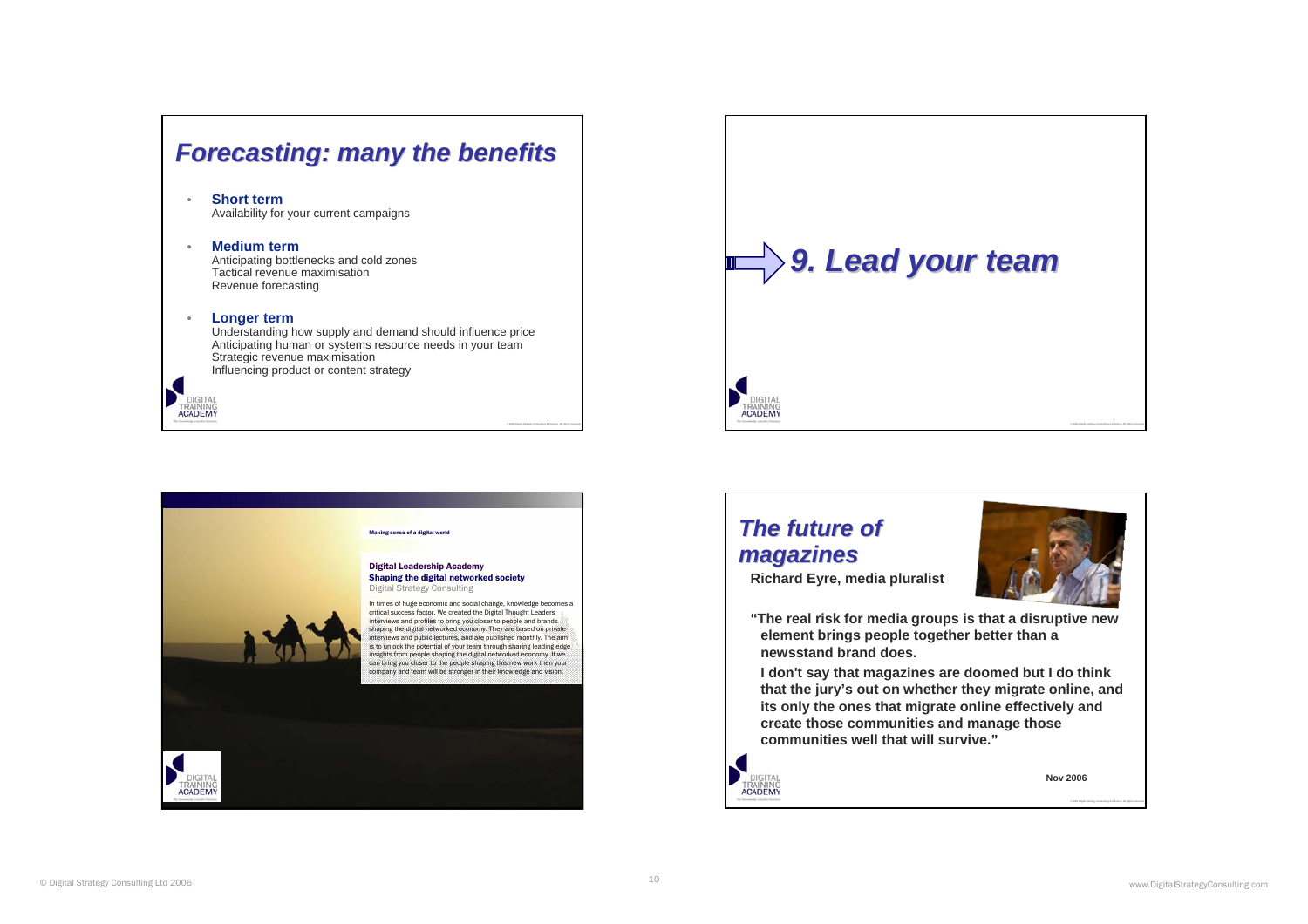





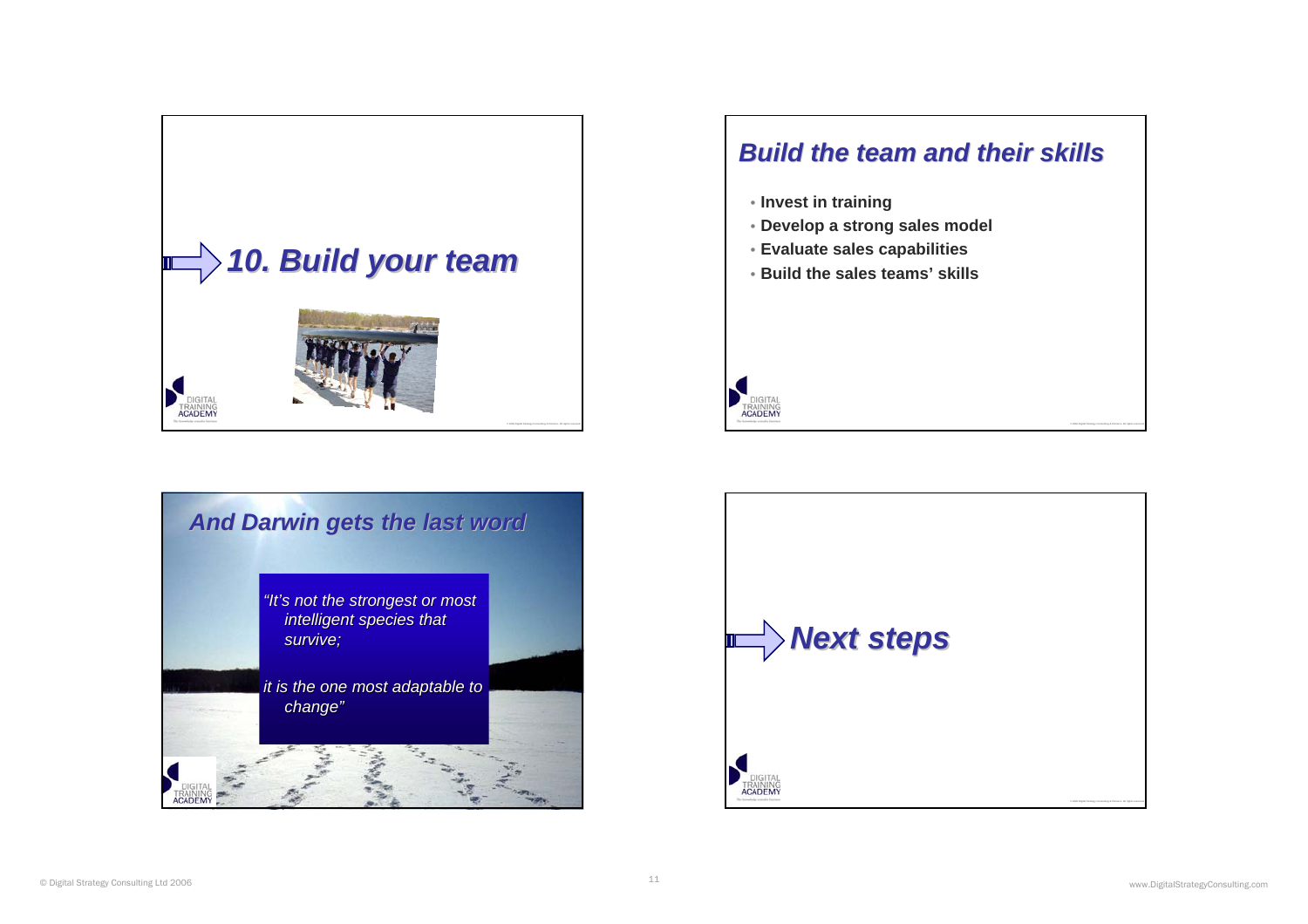



## *Digital Publishing Academies Digital Publishing Academies*

| ۰ | Commercial strategies for online publishers<br>Digital Publishing Strategy Academy (masterclass) | 28 February 2008    |
|---|--------------------------------------------------------------------------------------------------|---------------------|
| ۰ | Online marketing essentials<br>Digital Marketing Academy (acceleration course)                   | 6 March 2008        |
| ۰ | Online advertising sales<br>Digital Media Sales Academy (acceleration course)                    | <b>7 March 2008</b> |
| ۰ | Content strategies for online publishers<br>Digital Publishing Strategy Academy (masterclass)    | 27 March 2008       |
| ۰ | Boosting your traffic from search engines<br>Digital Search Academy (acceleration course)        | 3 April 2008        |
| ۰ | Marketing through blogs and social media<br>Digital Blogging Academy (acceleration course)       | 4 April 2008        |
|   | Effective email publishing<br>Digital Email Academy (acceleration course)                        | 26 June 2008        |
|   | <b>Discounts at Publishing Expo</b><br>DIGITAL                                                   |                     |
|   | £150 discounts for places booked at Publishing Expo                                              |                     |
|   |                                                                                                  |                     |

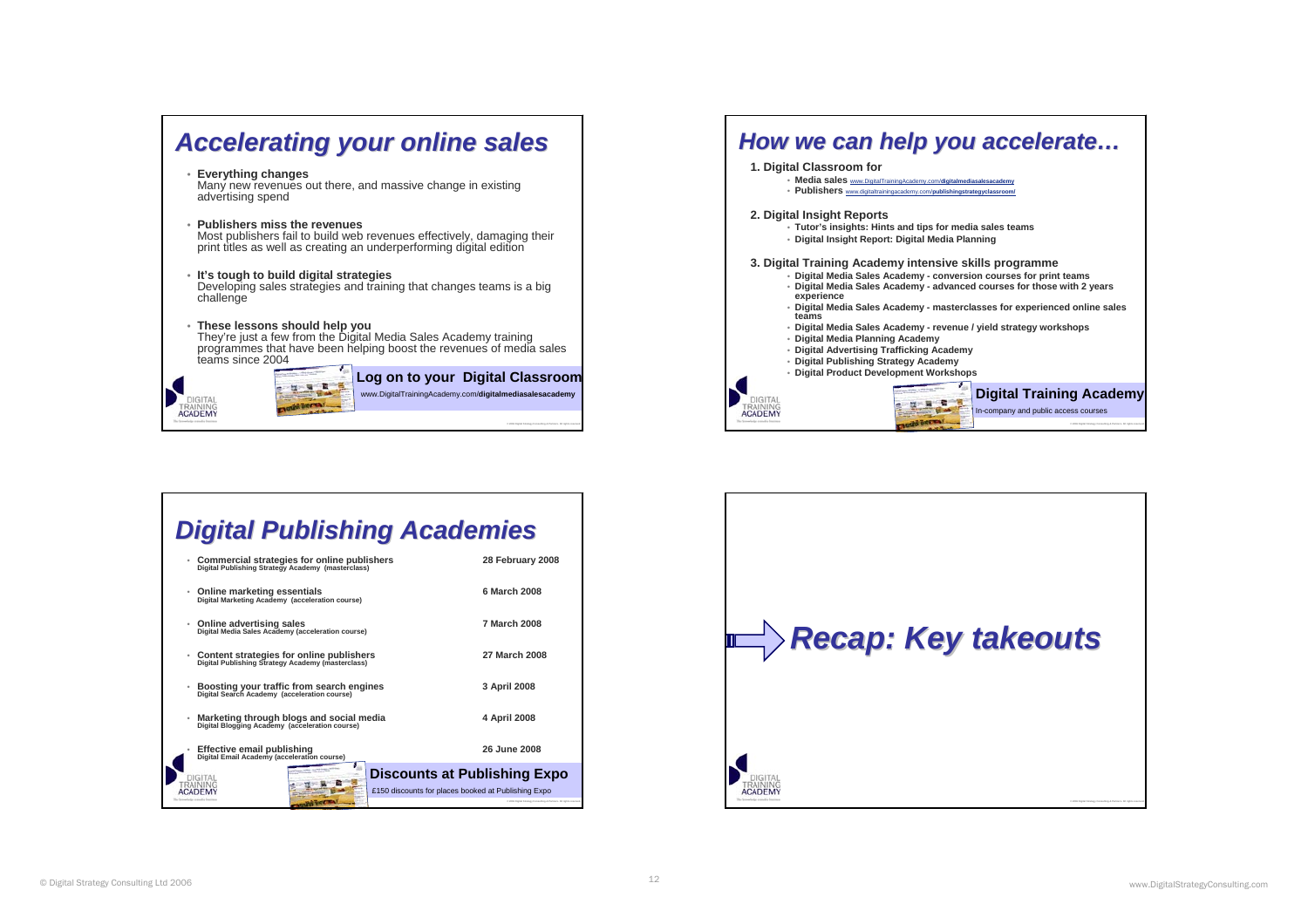

**1. Accept the world as it is**

- **2. Sort out your sales data: make a defensible case**
- **3. Know your real market position**
- **4. Sort out your product mix**
- **5. Know your competition**
- **6. Unlock dayparting; sell different cycles**
- **7. Unlock behavioural targeting; sell different cycles**
- **8. Unlock revenue through ad ops execs**
- **9. Provide leadership**
- **10. Build your team**
- **TRAINING**<br>**ACADEMY**